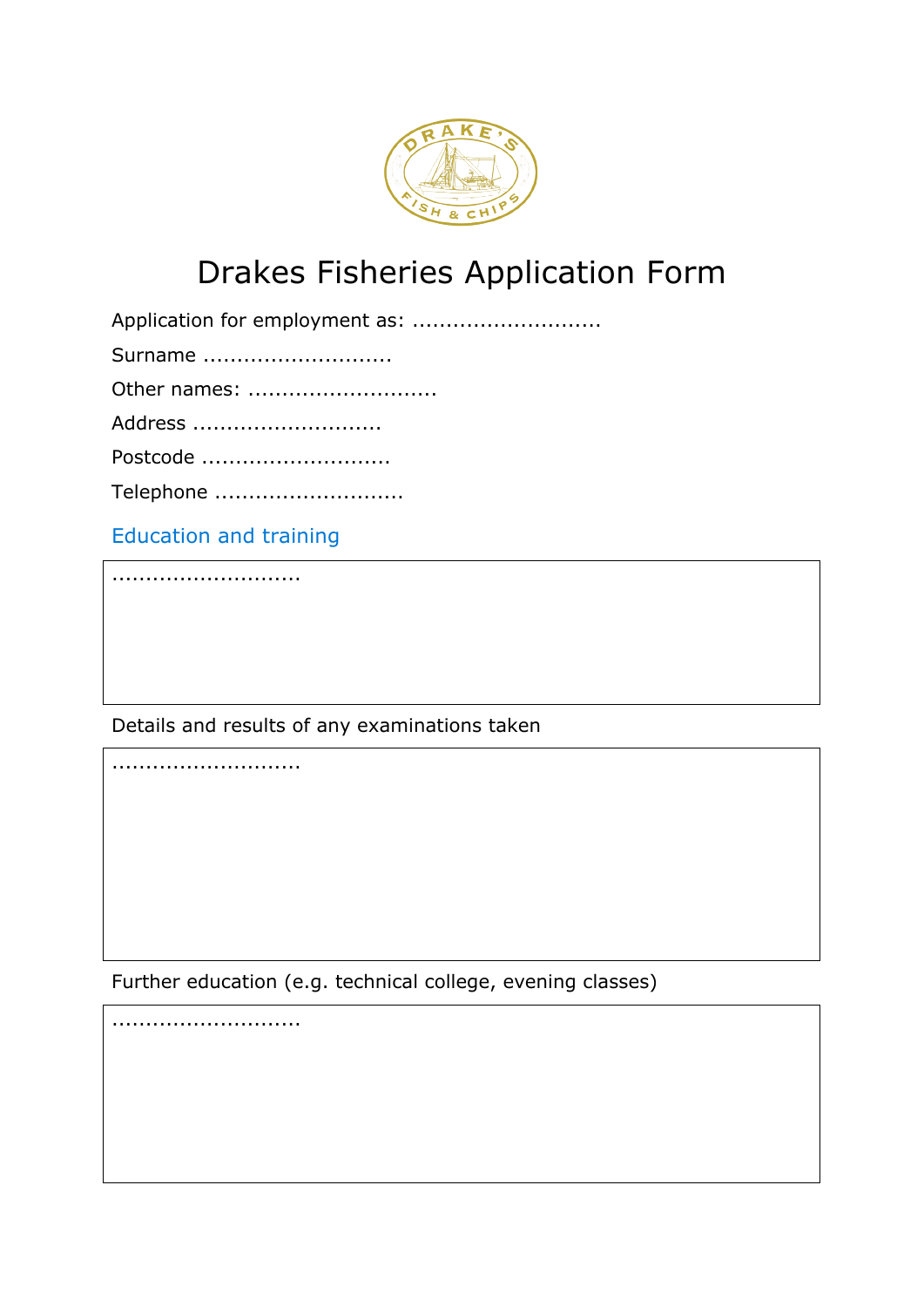## Any craft or other training

............................

## Employment history

1. Present/previous employer ..............................

Address ............................

Postcode ............................

Job title ............................

Duties

............................

Rate of pay ............................

Date employed: from …………… to ………………………

Reason for leaving

............................

## **No approach will be made to your present employer before an offer of employment is made to you.**

Please tell us about other jobs you have done and about the skills you used and/or learned in those jobs.

............................

Please tell us why you applied for this job and why you think you are the best person for the job.

............................